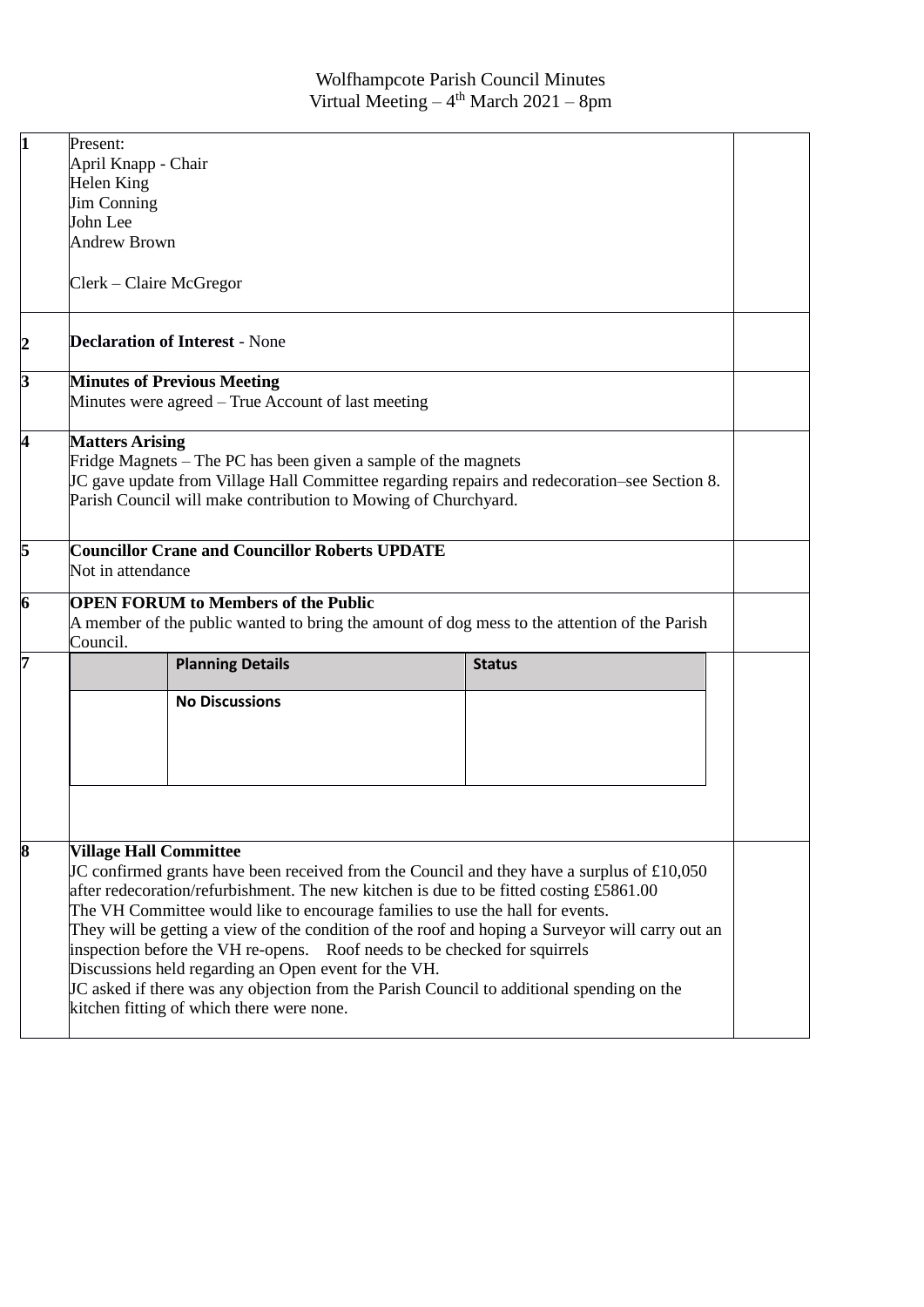| 9  | <b>Environment</b><br>Allotments                                                                                                                                                                                                                                                                                                                                                                                                                                                                                                                                                                                         |                 |  |  |
|----|--------------------------------------------------------------------------------------------------------------------------------------------------------------------------------------------------------------------------------------------------------------------------------------------------------------------------------------------------------------------------------------------------------------------------------------------------------------------------------------------------------------------------------------------------------------------------------------------------------------------------|-----------------|--|--|
|    | Majority of clearing has now been carried out.<br>There have been no new applications for use of an allotment. CM to put on village whatsapp<br><b>CM</b><br>group that there are allotments available.                                                                                                                                                                                                                                                                                                                                                                                                                  |                 |  |  |
|    | JL said that he is changing the allotment agreement.                                                                                                                                                                                                                                                                                                                                                                                                                                                                                                                                                                     | JL              |  |  |
|    | Highways<br>AB has spoken to and is in contact with Richard Haycock regarding a number of issues around<br>the village.                                                                                                                                                                                                                                                                                                                                                                                                                                                                                                  |                 |  |  |
|    | <u>Neighbourhood Plan</u>                                                                                                                                                                                                                                                                                                                                                                                                                                                                                                                                                                                                |                 |  |  |
|    | Currently on hold<br>Long term project for Village                                                                                                                                                                                                                                                                                                                                                                                                                                                                                                                                                                       |                 |  |  |
|    | Website/Database<br>The Parish Council would like to encourage the Parish to use the website for information.<br>Whatsapp group to be set up to communicate to public/give links etc to drive people to the<br>website and can be self managed. Parish Council happy with this. Jim to set up on Whatsapp<br>group                                                                                                                                                                                                                                                                                                       | JC              |  |  |
|    |                                                                                                                                                                                                                                                                                                                                                                                                                                                                                                                                                                                                                          |                 |  |  |
| 10 | <b>Parish Maintenance</b><br>Dog poo signs to be erected<br>Footpath/bridge at Sawbridge - speaking to LAF/Footpaths - ongoing                                                                                                                                                                                                                                                                                                                                                                                                                                                                                           | AK/CM           |  |  |
| 11 | <b>Finance</b>                                                                                                                                                                                                                                                                                                                                                                                                                                                                                                                                                                                                           | <b>CM</b>       |  |  |
|    | Bank Reconciliation - In Dropbox.<br>JL told the PC that the Parish Council are moving the bank account online with Unity Bank,<br>Birmingham having consulted with other Parish Council Clerks.<br>RFO advised that we should have our accounts externally audited for this year. They will audit<br>PC this year and VH next year. WALC have provided a list of approved external auditors.<br>Cheques<br>100348 PKF Audit fee £48.00<br>100349 EON Street lighting £72.01<br>100350 Severn Trent Allotment water £57.81<br>100351 St Marks Church mowing £250.00<br>100352 L. Seago PC Website annual hosting £134.86 |                 |  |  |
| 12 | Correspondence                                                                                                                                                                                                                                                                                                                                                                                                                                                                                                                                                                                                           |                 |  |  |
|    | <b>Footpaths</b><br>Discussions held regarding letter received from Tom Jeffries re positioning the footpath R57<br>The Parish Council have no objection. HK to go back to Tom Jeffries with comments.                                                                                                                                                                                                                                                                                                                                                                                                                   | <b>CM</b><br>HK |  |  |
|    | <b>Cricket Field</b><br>The Parish Council have been approached by a village landowner to ask if we would be inter-<br>ested in purchasing the cricket field to be treated as a village asset.<br>All Councillors are in favour but brought up a number of concerns such as carparking, overwin-<br>tering and insurance.<br>The PC would need to raise funds and look for possible grants eg ECB.<br>PC happy that we can discuss Heads of Terms.                                                                                                                                                                       |                 |  |  |
|    | <b>Annual Meeting and Next Parish Council Meeting</b><br>With recent changes to government guidelines, it was agreed that meeting dates would be<br>changed to allow for virtual meetings before deadline of $7TH$ May 2021.<br>Annual Meeting to be Thursday 8 <sup>th</sup> April 2021 at 7.30pm                                                                                                                                                                                                                                                                                                                       |                 |  |  |
|    | Parish Council Meeting to be Thursday 6 <sup>th</sup> May 2021 at 8.00pm<br>CM to add to Whatsapp Group                                                                                                                                                                                                                                                                                                                                                                                                                                                                                                                  | <b>CM</b>       |  |  |
|    |                                                                                                                                                                                                                                                                                                                                                                                                                                                                                                                                                                                                                          |                 |  |  |